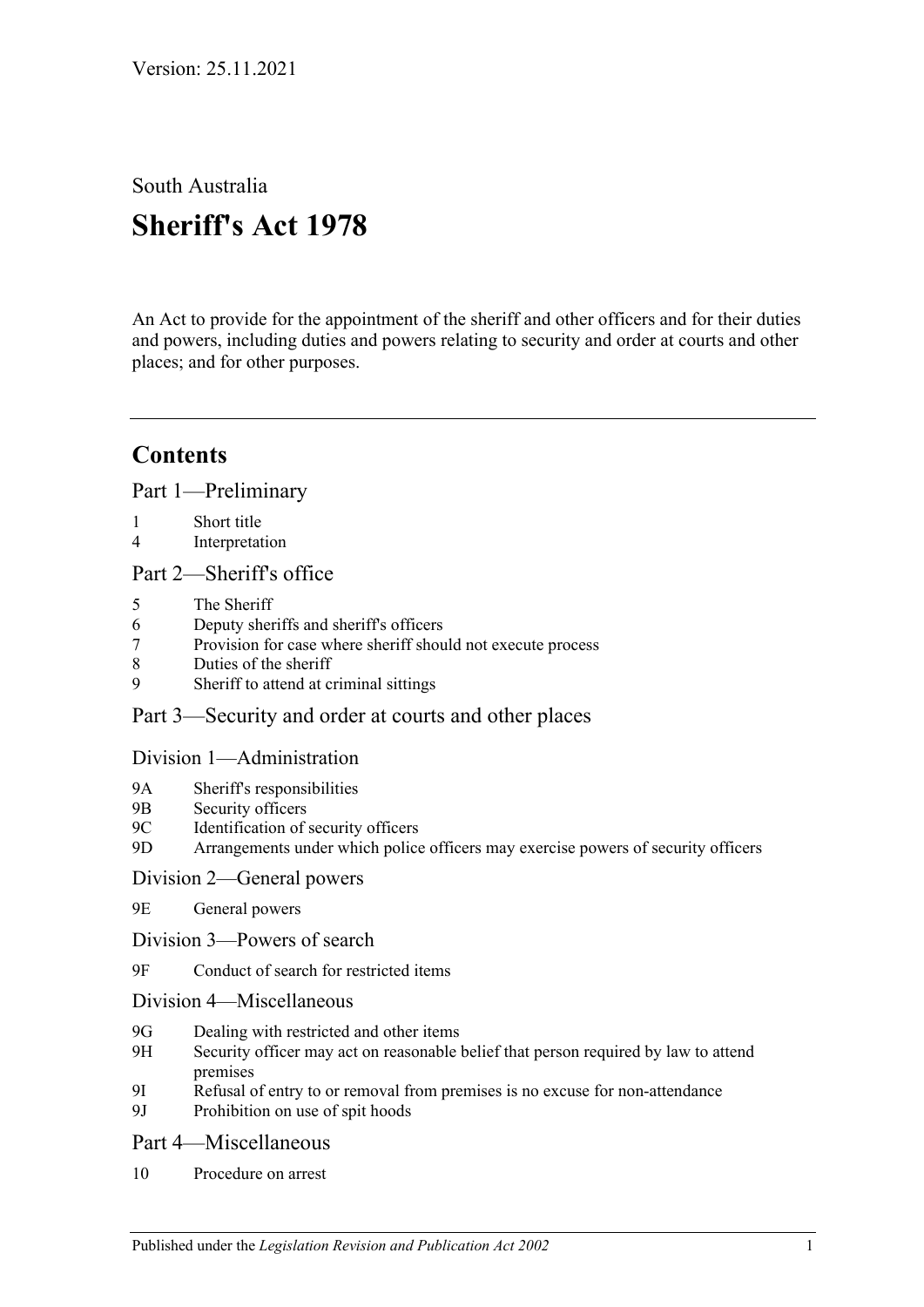#### **Sheriff's Act 1978—25.11.2021** Contents

- 11 [Offences](#page-10-3)
- 12 [Immunity](#page-10-4)
- 14 [Sheriff not disqualified from being justice of the peace](#page-10-5)
- 15 [No licence required for the purpose of sheriff's sales](#page-11-0)
- 15A [Non-derogation](#page-11-1)
- 16 [Regulations](#page-11-2)

[Legislative history](#page-13-0)

#### <span id="page-1-0"></span>**The Parliament of South Australia enacts as follows:**

# Part 1-Preliminary

#### <span id="page-1-1"></span>0B**1—Short title**

This Act may be cited as the *Sheriff's Act 1978*.

#### <span id="page-1-2"></span>1B**4—Interpretation**

(1) In this Act, unless the contrary intention appears—

*Administrator* means the person for the time being holding or acting in the office of the State Courts Administrator under the *[Courts Administration Act](http://www.legislation.sa.gov.au/index.aspx?action=legref&type=act&legtitle=Courts%20Administration%20Act%201993) 1993*;

#### *court* means—

- (a) the Supreme Court; or
- (b) the District Court; or
- (ba) the Environment, Resources and Development Court; or
- (c) the Magistrates Court; or
- (d) the Youth Court of South Australia;

*judge* includes a magistrate or a justice;

#### *participating body* means—

- (a) a participating court within the meaning of the *[Courts Administration](http://www.legislation.sa.gov.au/index.aspx?action=legref&type=act&legtitle=Courts%20Administration%20Act%201993)  Act [1993](http://www.legislation.sa.gov.au/index.aspx?action=legref&type=act&legtitle=Courts%20Administration%20Act%201993)*;
- (b) a person or body declared by regulation to be a participating body;

#### *premises of a participating body* means—

- (a) any premises or place occupied in connection with the operation of a participating body (whether on a permanent or temporary basis), including—
	- (i) the precincts and immediate environs of the premises or place and adjacent carparks and footpaths; and
	- (ii) laneways between or abutting the premises or place; and
	- (iii) any premises or place at which the body is conducting a view or inspection for the purposes of proceedings;
- (b) court buildings and the exit and entry points and steps to those buildings;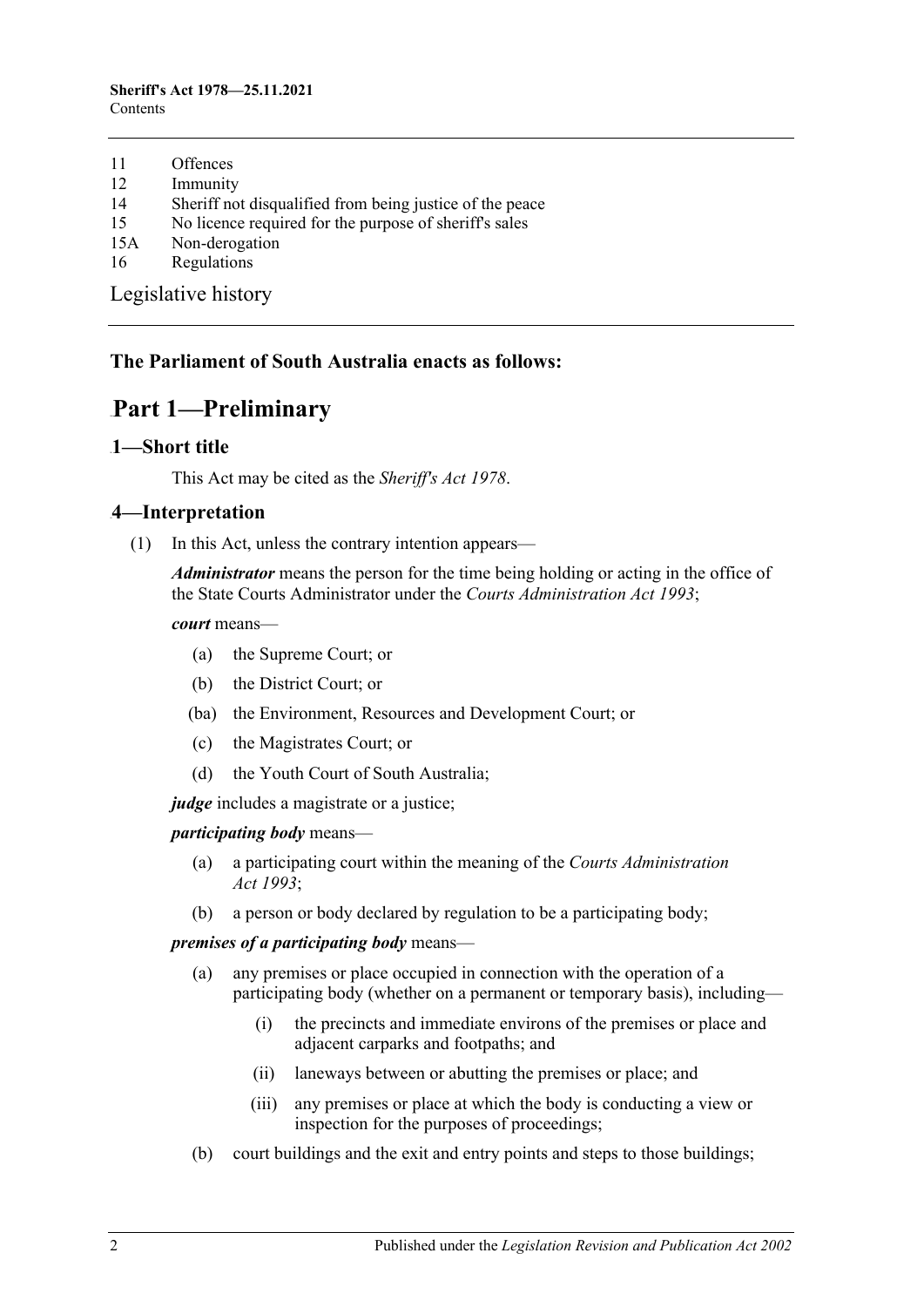#### *principal officer*—

- (a) in relation to a participating body that is a participating court within the meaning of the *[Courts Administration Act](http://www.legislation.sa.gov.au/index.aspx?action=legref&type=act&legtitle=Courts%20Administration%20Act%201993) 1993*—means the judicial head of the participating court;
- (b) in relation to any other participating body—means the officer designated by regulation as the principal officer of the body for the purposes of this Act;

*proceedings* includes any form of inquiry, examination or proceeding conducted by or before a participating body;

#### *restricted item* means—

- (a) an explosive, an explosive device or an incendiary device;
- (b) a dangerous article, offensive weapon or prohibited weapon, in each case within the meaning of section 21A of the *[Summary Offences Act](http://www.legislation.sa.gov.au/index.aspx?action=legref&type=act&legtitle=Summary%20Offences%20Act%201953) 1953*;
- (ba) a firearm within the meaning of the *[Firearms Act](http://www.legislation.sa.gov.au/index.aspx?action=legref&type=act&legtitle=Firearms%20Act%202015) 2015*;
- (c) an item that a person is prohibited from using or possessing while on the premises (or a particular part of the premises) of a participating body by rules of the body or by direction of the body or a member of the body given generally or in a specific case;
- (d) any other item that is reasonably capable of being used to jeopardise the security of persons or property or the orderly conduct of proceedings;

#### *security officer* means—

- (a) the sheriff;
- (b) a deputy sheriff;
- (c) a sheriff's officer appointed by the sheriff to be a security officer;
- (d) a police officer authorised in accordance with an arrangement under [section](#page-5-0) 9D to exercise the powers of a security officer.
- (2) For the purposes of this Act, a person is required by law to attend the premises of a participating body if, and only if—
	- (a) the person is brought to the premises in lawful custody; or
	- (b) the person attends the premises as required by the terms or conditions of a bail agreement; or
	- (c) the person attends the premises in obedience to an order, summons, subpoena, or any other process having the same effect as a summons or subpoena, made or issued by the participating body or a member or officer of the participating body; or
	- (d) the person attends the premises in obedience to a summons under the *[Juries](http://www.legislation.sa.gov.au/index.aspx?action=legref&type=act&legtitle=Juries%20Act%201927)  Act [1927](http://www.legislation.sa.gov.au/index.aspx?action=legref&type=act&legtitle=Juries%20Act%201927)*.

# <span id="page-2-0"></span>30B**Part 2—Sheriff's office**

# <span id="page-2-1"></span>5—The Sheriff

(1) There will be a sheriff.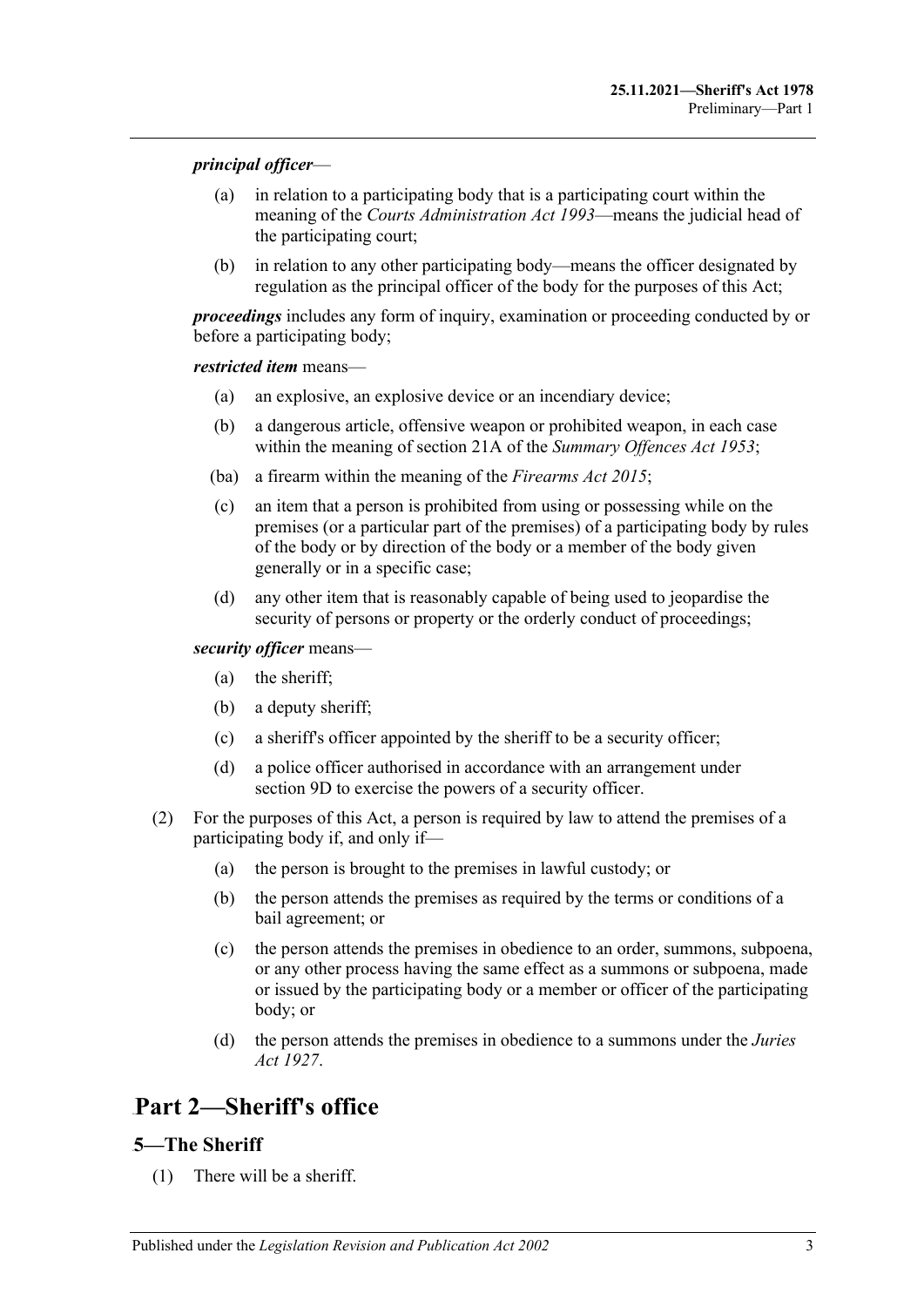- (2) The sheriff will be an officer of the Supreme Court.
- (3) The sheriff will be appointed under the *[Courts Administration Act](http://www.legislation.sa.gov.au/index.aspx?action=legref&type=act&legtitle=Courts%20Administration%20Act%201993) 1993*.
- (4) A person cannot be appointed as sheriff, nor can a person holding that office be dismissed or reduced in status after appointment, except on the recommendation, or with the concurrence, of the Chief Justice of the Supreme Court.

## <span id="page-3-0"></span>3B**6—Deputy sheriffs and sheriff's officers**

- (1) There will be such deputy sheriffs and sheriff's officers (appointed under the *[Courts](http://www.legislation.sa.gov.au/index.aspx?action=legref&type=act&legtitle=Courts%20Administration%20Act%201993)  [Administration Act](http://www.legislation.sa.gov.au/index.aspx?action=legref&type=act&legtitle=Courts%20Administration%20Act%201993) 1993*) as are necessary to assist the sheriff in the performance of his or her duties.
- (2) A person cannot be appointed as a deputy sheriff or sheriff's officer, nor can a person so appointed be dismissed or reduced in status after appointment, except on the recommendation, or with the concurrence, of the sheriff.
- <span id="page-3-2"></span>(3) The sheriff may, by instrument in writing, appoint any person to be a deputy sheriff or sheriff's officer—
	- (a) for the purposes of a particular proceeding; or
	- (b) for the period specified in the instrument.
- (4) A person appointed under [subsection](#page-3-2) (3) is not, by virtue of that appointment, a Public Service employee and is to be appointed on terms and conditions approved by the State Courts Administration Council.
- (5) A deputy sheriff has, in relation to any matter within the scope of his or her appointment, the powers, duties and immunities of the sheriff, but is subject to direction by the sheriff.

#### <span id="page-3-3"></span><span id="page-3-1"></span>4B**7—Provision for case where sheriff should not execute process**

- (1) Where—
	- (a) the sheriff is unable, for any reason, to carry out any duties; or
	- (b) it is for any other reason expedient to exercise the powers conferred by this subsection,

a court or a judge may appoint a fit and proper person to execute any process, or to carry out the duties of the sheriff in relation to any matter.

- <span id="page-3-4"></span>(2) Where—
	- (a) any process is directed against the sheriff; or
	- (b) it is otherwise improper for the sheriff to execute any process,

the court or a judge may appoint any fit and proper person to execute that process.

(3) A person appointed pursuant to [subsection](#page-3-3) (1) or [\(2\)](#page-3-4) has, in relation to any matter within the scope of the person's appointment, the powers, duties and immunities of the sheriff.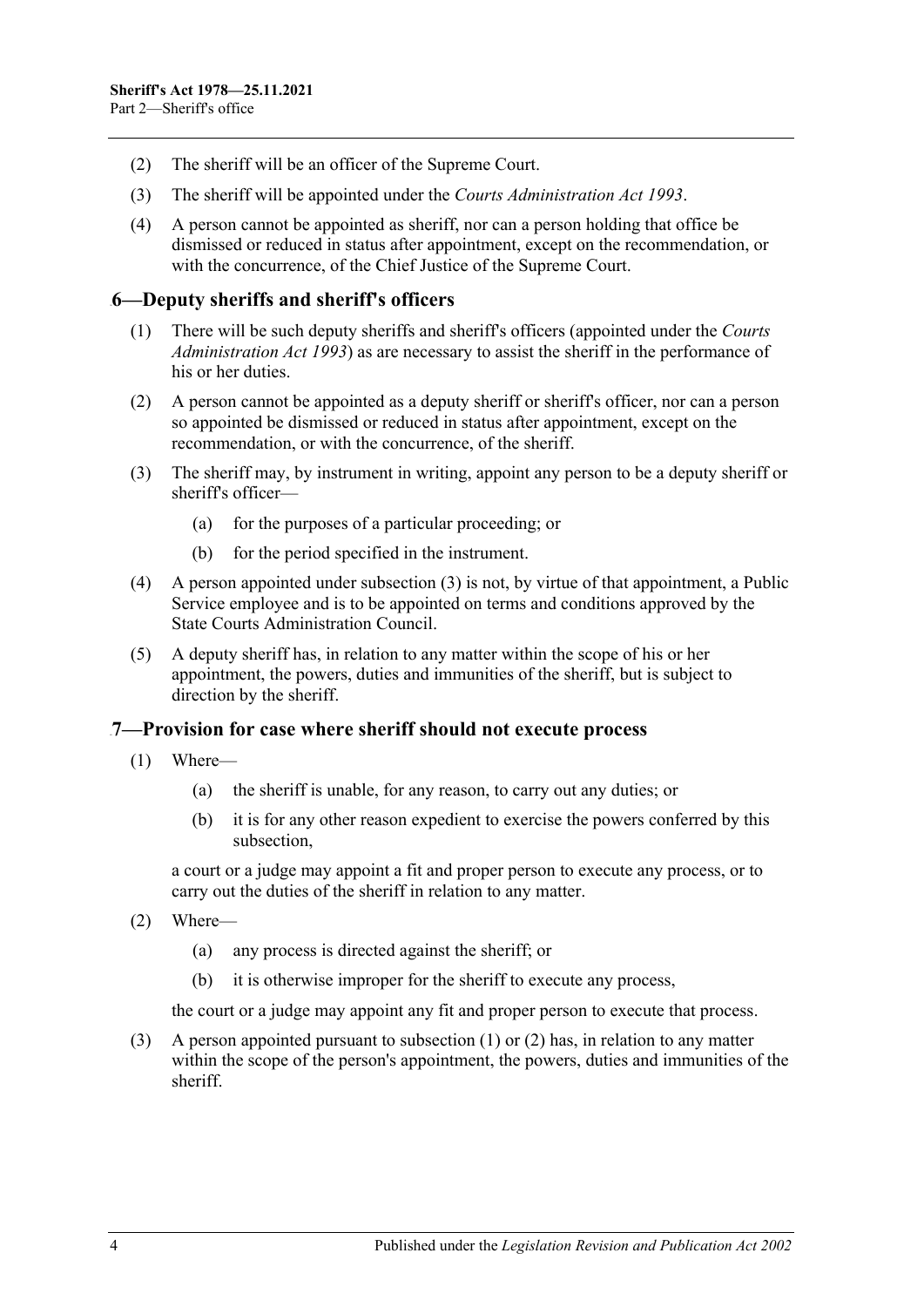## <span id="page-4-0"></span>5B**8—Duties of the sheriff**

The sheriff must—

- (a) execute or cause to be executed all process, civil or criminal, directed to the sheriff by a court; and
- (b) perform all other duties imposed on the sheriff by or under an Act; and
- (c) observe and carry out any direction of a court.

# <span id="page-4-1"></span>6B**9—Sheriff to attend at criminal sittings**

- (1) The sheriff must—
	- (a) attend personally; or
	- (b) cause one of the sheriff's officers to attend,

any criminal session of a court.

- (2) The sheriff must, at the request of a court—
	- (a) attend personally; or
	- (b) cause one of the sheriff's officers to attend,

any sittings of that court.

# <span id="page-4-3"></span><span id="page-4-2"></span>31B**Part 3—Security and order at courts and other places**

# 24B**Division 1—Administration**

## <span id="page-4-4"></span>14B**9A—Sheriff's responsibilities**

The sheriff is responsible to the principal officer of a participating body for providing assistance in the maintenance of security and orderly conduct at the premises of the body.

## <span id="page-4-7"></span><span id="page-4-5"></span>15B**9B—Security officers**

- (1) The sheriff may appoint sheriff's officers as security officers.
- (2) An appointment under [subsection](#page-4-7) (1) may be made subject to conditions limiting the powers exercisable by the security officer.
- (3) The sheriff may, by notice in writing to a security officer—
	- (a) vary or revoke a condition of the appointment or impose a condition; or
	- (b) revoke the appointment.
- (4) If a person appointed as a security officer ceases to be a sheriff's officer, the person's appointment as a security officer is revoked.

## <span id="page-4-6"></span>16B**9C—Identification of security officers**

- (1) A security officer appointed by the sheriff must be issued with an identity card in a form approved by the Administrator—
	- (a) containing a photograph of the person and the person's name or a unique identification code; and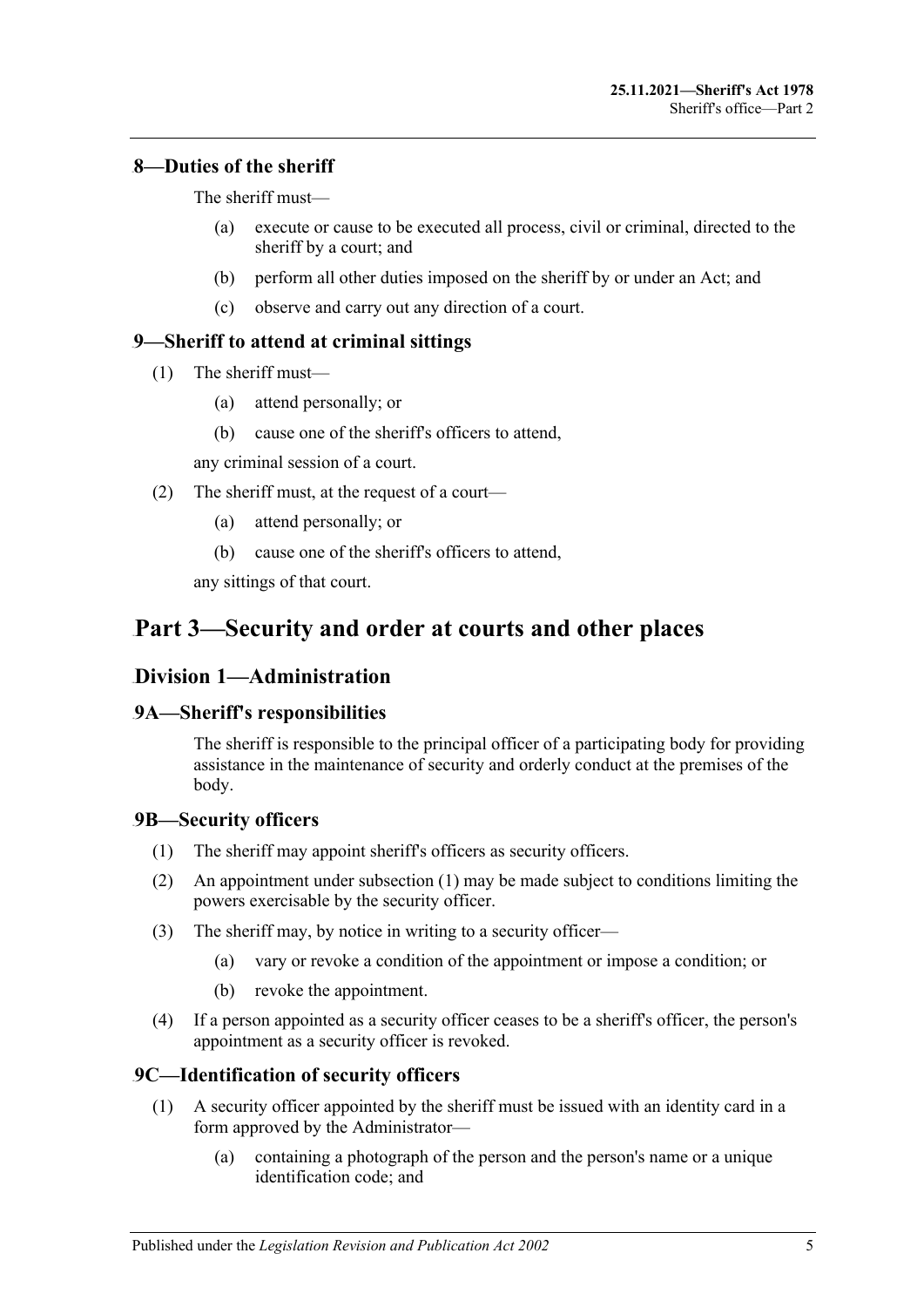- (b) stating that the person is a security officer under this Act.
- (2) If the powers of a security officer have been limited by condition, the identity card must contain a statement of those limitations.
- (3) A security officer must, at the request of a person in relation to whom the officer intends to exercise any powers under this Act or any other Act, produce his or her identity card for inspection by the person.
- (4) If a person in possession of an identity card issued to the person under this section ceases to be a security officer, the person must forthwith return the identity card to the sheriff.

Maximum penalty: \$1 250.

#### <span id="page-5-0"></span>17B**9D—Arrangements under which police officers may exercise powers of security officers**

- <span id="page-5-3"></span>(1) The sheriff may enter into an arrangement with the Commissioner of Police under which police officers are authorised (without appointment) to exercise the powers of security officers on a temporary basis.
- (2) In exercising powers pursuant to such an arrangement, a police officer is responsible to the sheriff.
- (3) In any proceedings an apparently genuine document purporting to be a certificate of the sheriff certifying that a specified police officer was authorised for a specified period or at a specified time or in specified circumstances to exercise the powers of a security officer in accordance with an arrangement under [subsection](#page-5-3) (1) constitutes proof, in the absence of proof to the contrary, of the matters so certified.

# <span id="page-5-1"></span>25B**Division 2—General powers**

## <span id="page-5-2"></span>18B**9E—General powers**

- <span id="page-5-4"></span>(1) A security officer may, subject to the conditions of the officer's appointment, exercise the following powers:
	- (a) the officer may give a person on or within the precincts of the premises of a participating body reasonable directions for the purposes of maintaining or restoring security or orderly conduct at the premises or for securing the safety of any person arriving at, attending or departing from the premises;
	- (b) if a person refuses to comply with a direction given under [paragraph](#page-5-4) (a) or a person on or within the precincts of the premises of a participating body is behaving in an unlawful manner, the officer may—
		- (i) refuse the person entry to or remove the person from the premises or part of the premises of the participating body using only such force as is reasonably necessary for the purpose; or
		- (ii) cause the person to be detained and handed over into the custody of a police officer as soon as reasonably practicable;
	- (c) the officer may assist in bringing a person who is in lawful custody to the premises of a participating body, or in taking a person who is in lawful custody from the premises of a participating body to a place at which the person is being or is to be detained;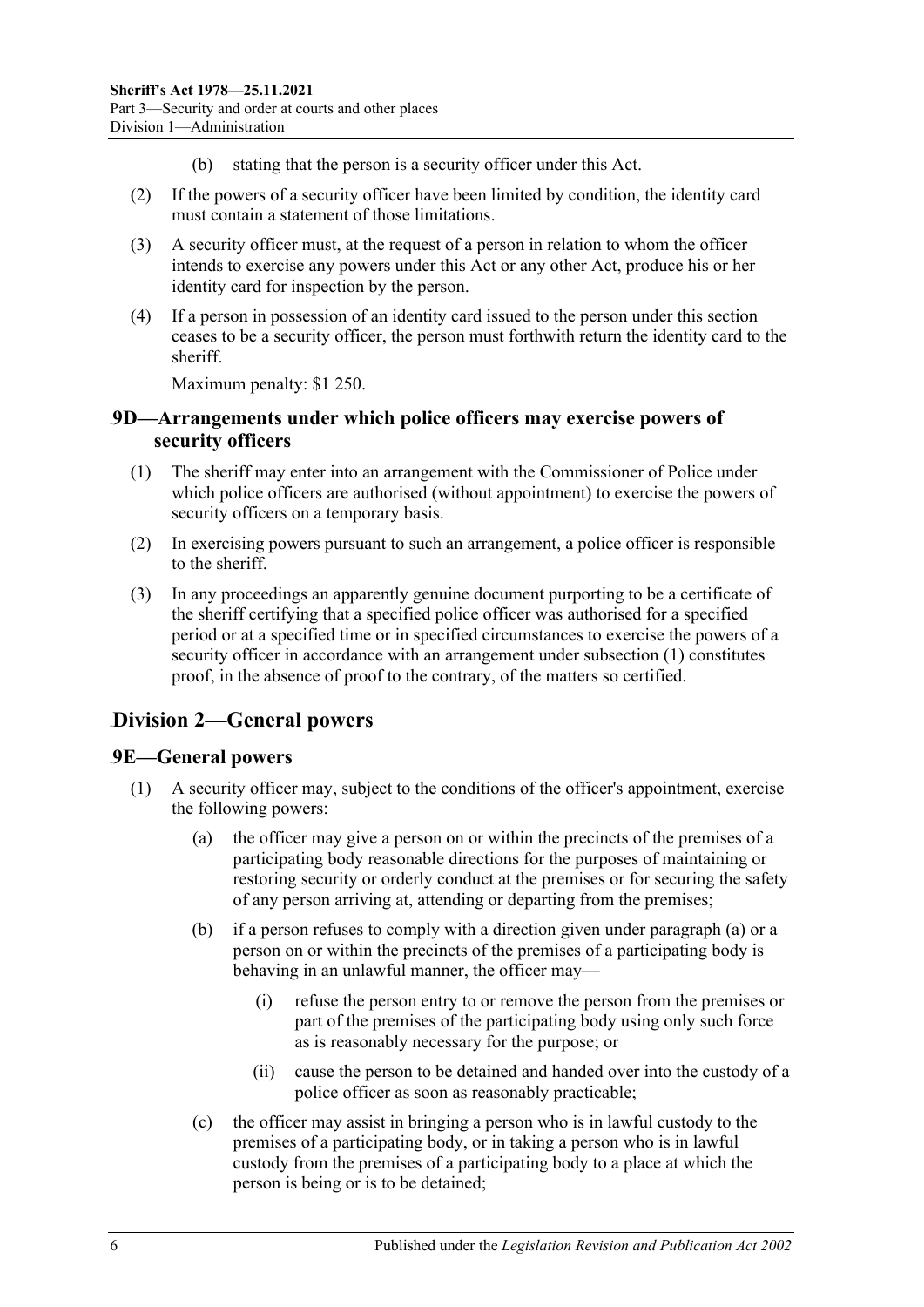- (d) the officer may take into custody a person who is on the premises of a participating body and whose release on bail is revoked by the body;
- (e) the officer may keep in custody a person who is on the premises of a participating body and who is in lawful custody or surrenders himself or herself into the custody of the body;
- (f) the officer may, without warrant, arrest a person who—
	- (i) escapes from the custody of a security officer; or
	- (ii) appears to have escaped from lawful custody while on, or being brought to or taken from, the premises of a participating body;
- (g) the officer may, at the direction of a participating body or a member of a participating body—
	- (i) keep in custody any person who is to appear before the body and who is on the premises of the body;
	- (ii) restrain a person appearing before the body or take other action for the purposes of maintaining or restoring security or orderly conduct in proceedings before the body;
- <span id="page-6-2"></span>(h) if specified persons are not entitled to attend proceedings before a participating body or the proceedings are not open to the public—
	- (i) the officer may require any person on or about to enter a part of the premises of a participating body where the proceedings are being or are to be conducted to provide information reasonably required for the purposes of determining whether the person is entitled to attend the proceedings; and
	- (ii) if a person refuses to comply with a requirement under [subparagraph](#page-6-2) (i) or the officer believes on reasonable grounds that a person is not entitled to attend the proceedings, the officer may refuse the person entry to or remove the person from the premises of the participating body, or the part of the premises where the proceedings are being or are to be conducted, using only such force as is reasonably necessary for the purpose.
- (2) A person who refuses to comply with a direction of a security officer given under [subsection](#page-5-4)  $(1)(a)$  is guilty of an offence.

Maximum penalty: \$2 500 or imprisonment for 6 months.

## <span id="page-6-0"></span>26B**Division 3—Powers of search**

#### <span id="page-6-3"></span><span id="page-6-1"></span>19B**9F—Conduct of search for restricted items**

- <span id="page-6-4"></span>(1) A security officer may, subject to the conditions of the officer's appointment, exercise the following powers in relation to a person who is on or about to enter the premises of a participating body:
	- (a) the officer may require the person—
		- (i) to submit to a search of the person for the presence of restricted items by means of a scanning device;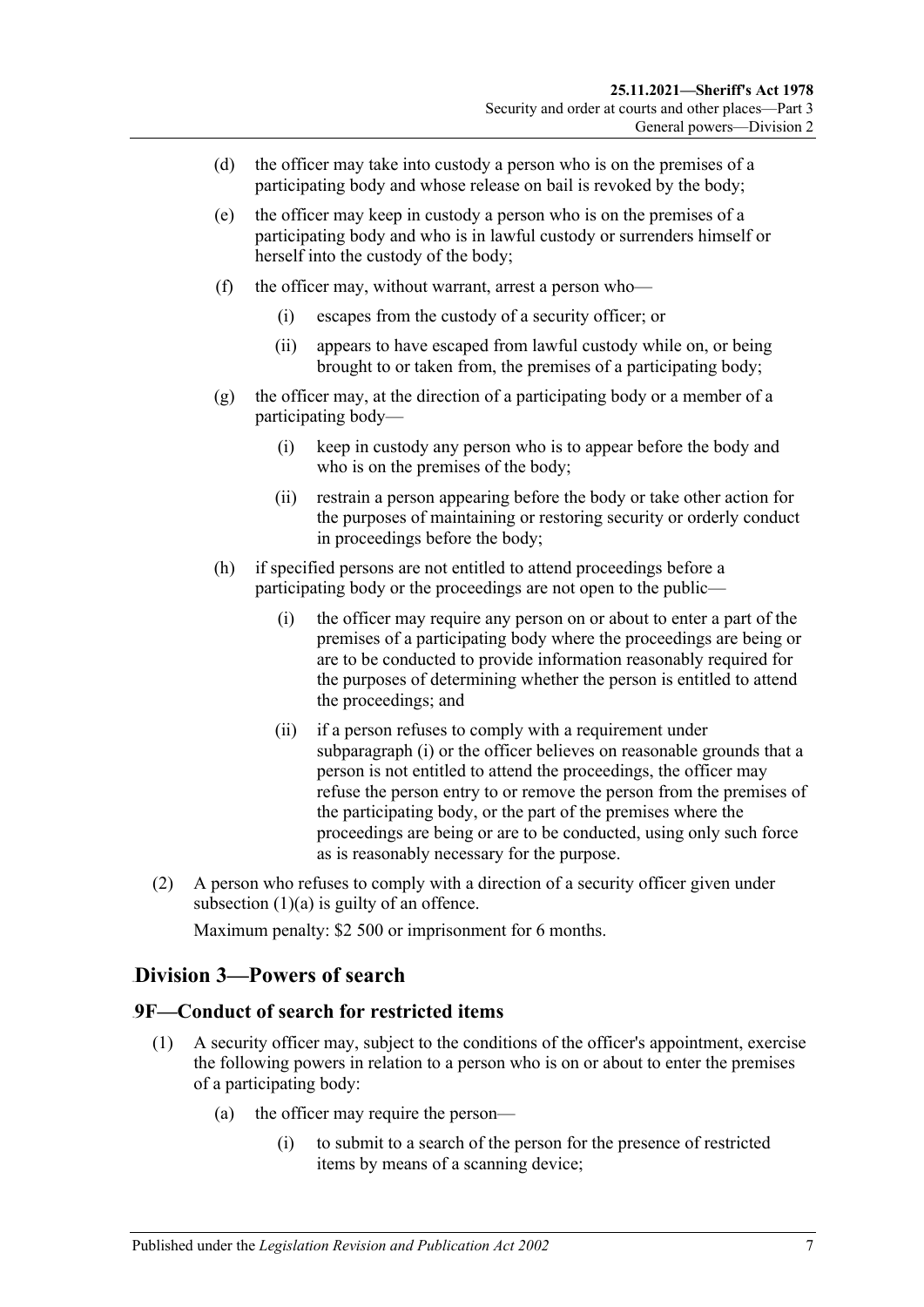- (ii) to allow the person's possessions to be searched for the presence of restricted items by means of a scanning device or by a physical search;
- (iii) to do anything reasonably necessary for the purposes of a search under this paragraph;
- <span id="page-7-3"></span><span id="page-7-0"></span>(b) the officer may require the person to inform the officer whether or not the person is required by law to attend the premises;
- (c) if the person is required by law to attend the premises, the officer may require the person—
	- (i) to submit to a physical search of the person for the presence of restricted items;
	- (ii) to do anything reasonably necessary for the purposes of the search;
- <span id="page-7-1"></span>(d) if there are reasonable grounds for suspecting that a restricted item is in the clothing or on the body of the person, the officer may require the person—
	- (i) to produce the item for inspection;
	- (ii) to submit to a physical search of the person for the presence of restricted items;
	- (iii) to do anything reasonably necessary for the purposes of the search.
- <span id="page-7-2"></span>(2) The following provisions apply to a search of a person by means of a scanning device carried out under this section:
	- (a) the search must be conducted by use of an electronic or mechanical scanning device designed to be used without coming into contact with the body of the person the subject of the search;
	- (b) without limiting the requirements that may be made under [subsection](#page-7-0)  $(1)(a)(iii)$ , the person may be required—
		- (i) to remove all items from the pockets of the person's clothing; or
		- (ii) to adopt certain postures;
	- (c) the person cannot be required to remove clothing or to open his or her mouth and nothing may be introduced into an orifice of the person's body;
	- (d) the search must be carried out expeditiously and in a manner that avoids undue humiliation of the person.
- (3) The following provisions apply to a search of possessions by means of a scanning device, or by a physical search, carried out under this section:
	- (a) without limiting the requirements that may be made under [subsection](#page-7-0)  $(1)(a)(iii)$ , the person may be required—
		- (i) to hand over bags or possessions to the officer; or
		- (ii) to open bags or other possessions or to allow bags or other possessions to be opened;
	- (b) the search must be carried out expeditiously.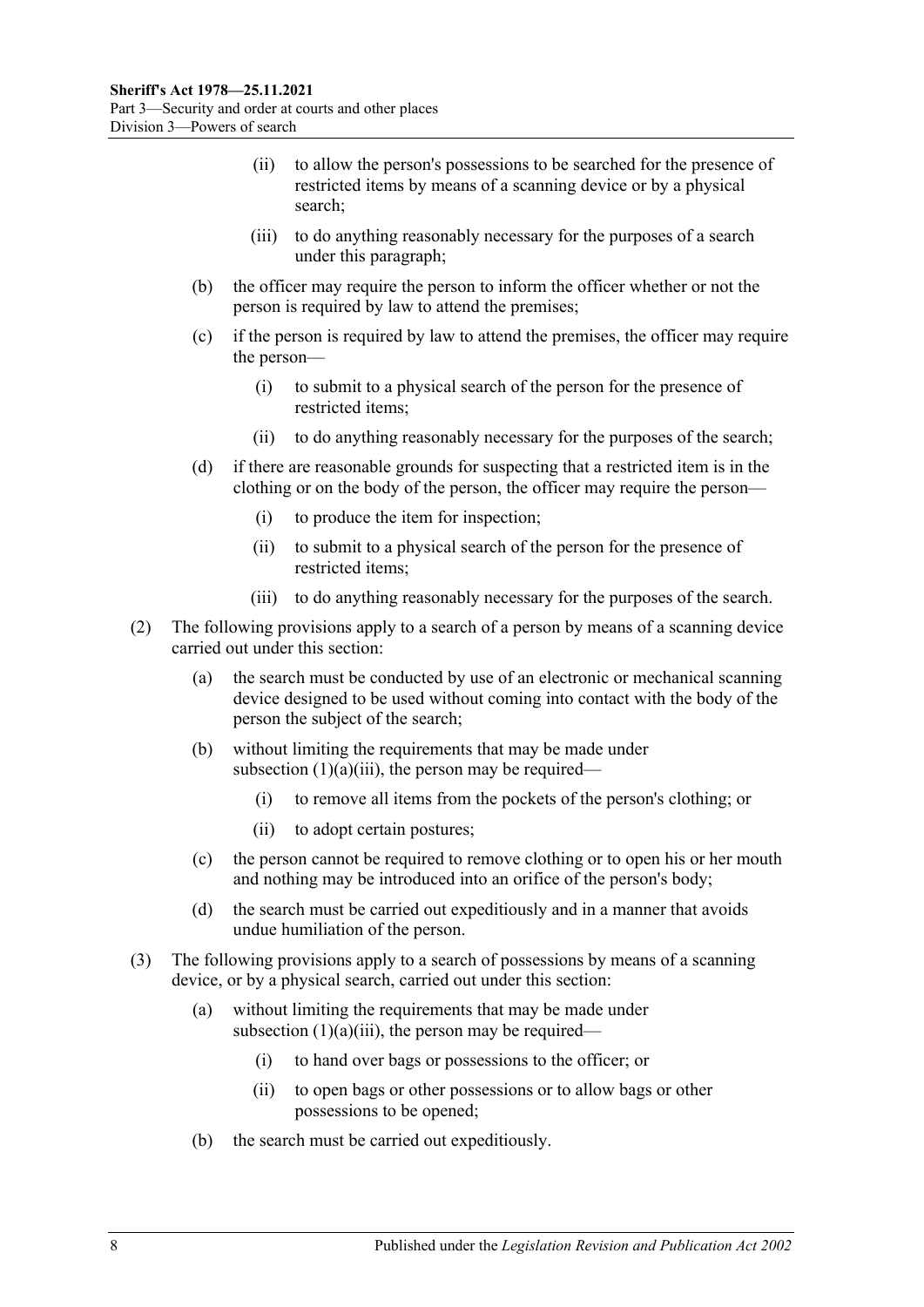- (4) The following provisions apply to a physical search of a person carried out under this section:
	- (a) without limiting the requirements that may be made under [subsection](#page-7-1)  $(1)(c)(ii)$  or  $(d)(iii)$ , the person may be required—
		- (i) to remove all items from the pockets of the person's clothing; or
		- (ii) to open his or her mouth; or
		- (iii) to adopt certain postures; or
		- (iv) to remove outer clothing including footwear and headwear; or
		- (v) to submit to being frisked;
	- (b) the person cannot be required to remove inner clothing or underwear and nothing may be introduced into an orifice (including the mouth) of the person's body;
	- (c) except in circumstances where it is not practicable—
		- (i) at least two persons (apart from the person being searched) must be present at all times during the search; and
		- (ii) the search of the person must be carried out by an officer of the same sex as the person;
	- (d) the search must be carried out expeditiously and in a manner that avoids undue humiliation of the person and, as far as reasonably practicable, avoids offending cultural values or religious beliefs genuinely held by the person.
- (5) If a person does not comply with a requirement made under [subsection](#page-6-3) (1), a security officer may—
	- (a) in the case of a person who is required by law to attend the premises—
		- (i) refuse the person entry to or remove the person from the premises or part of the premises, using only such force as is reasonably necessary for the purpose; or
		- (ii) detain the person and apply reasonable force to secure compliance with the requirement or to remove an item required to be produced (but force cannot be applied to open the person's mouth, or to remove anything from the person's mouth, except by or under the supervision of a registered medical practitioner);
	- (b) in any other case—refuse the person entry to or remove the person from the premises or part of the premises, using only such force as is reasonably necessary for the purpose.
- (6) Failure of a person to comply with a requirement made under [subsection](#page-6-4)  $(1)(a)$  does not of itself constitute grounds for suspecting that there is a restricted item in the clothing or on the body of the person.
- (7) If a person refuses to comply with a requirement made under [subsection](#page-7-3)  $(1)(b)$ , the person will be taken, for the purposes of this Part, to be required by law to attend the premises whether or not that is in fact the case.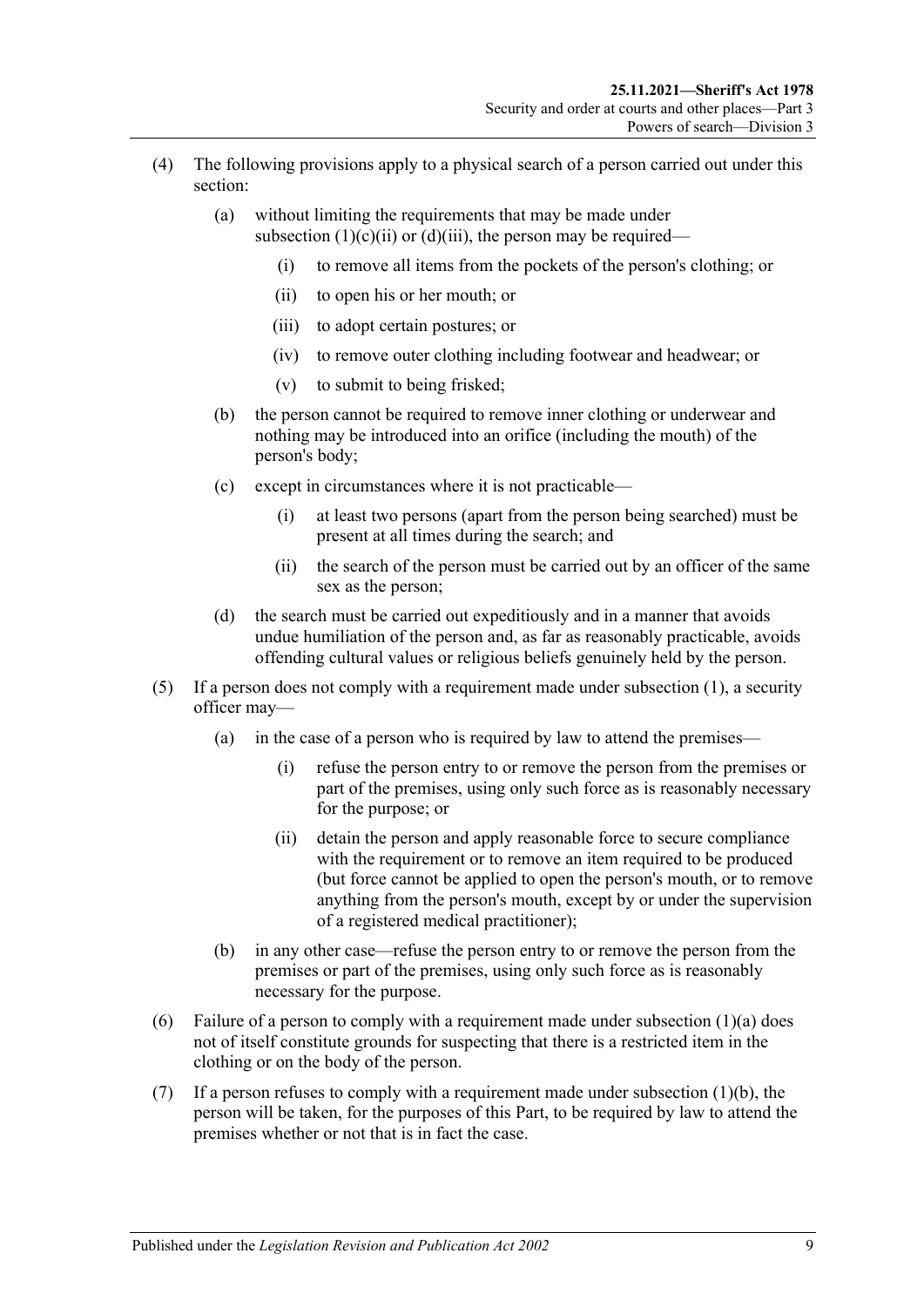# <span id="page-9-0"></span>27B**Division 4—Miscellaneous**

#### <span id="page-9-6"></span><span id="page-9-1"></span>20B**9G—Dealing with restricted and other items**

If a security officer finds, in the possession of a person who is on or about to enter the premises of a participating body—

- (a) a restricted item; or
- <span id="page-9-7"></span>(b) an item that the officer believes on reasonable grounds to be a restricted item; or
- <span id="page-9-4"></span>(c) an item that the officer believes on reasonable grounds to be in the unlawful possession of the person,

the following provisions apply:

- (d) the officer may refuse the person entry to or remove the person from the premises or part of the premises, using only such force as is reasonably necessary for the purpose;
- (e) the officer may, where the person is in possession of an item referred to in [paragraph](#page-9-4) (c), cause the person and the item to be detained and handed over into the custody of a police officer as soon as reasonably practicable;
- <span id="page-9-5"></span>(f) the officer may require the person to surrender the item;
- (g) if a person who is required by law to attend the premises refuses to comply with a requirement made under [paragraph](#page-9-5) (f), the officer may apply reasonable force to remove the item from the person's possession;
- (h) if an item is so surrendered or removed, the officer must
	- (i) in the case of an item referred to in [paragraph](#page-9-6) (a) or [\(b\),](#page-9-7) cause it to be held in safe keeping while the person is on the premises;
	- (ii) in the case of an item referred to in [paragraph](#page-9-4) (c), cause the item to be handed over into the custody of a police officer as soon as reasonably practicable, together with any relevant information the officer may have.

## <span id="page-9-2"></span>21B**9H—Security officer may act on reasonable belief that person required by law to attend premises**

If a security officer believes on reasonable grounds that a person is required by law to attend the premises of a participating body, nothing done by the officer in relation to the person in the exercise or purported exercise of powers under this Part is rendered unlawful by reason of the fact that the person is not required by law to attend those premises.

## <span id="page-9-3"></span>22B**9I—Refusal of entry to or removal from premises is no excuse for non-attendance**

The fact that a person is lawfully refused entry to, or removed from, premises or a part of premises under this Part is not, for the purposes of any Act or law, an excuse for non-compliance with a requirement or undertaking to attend the premises.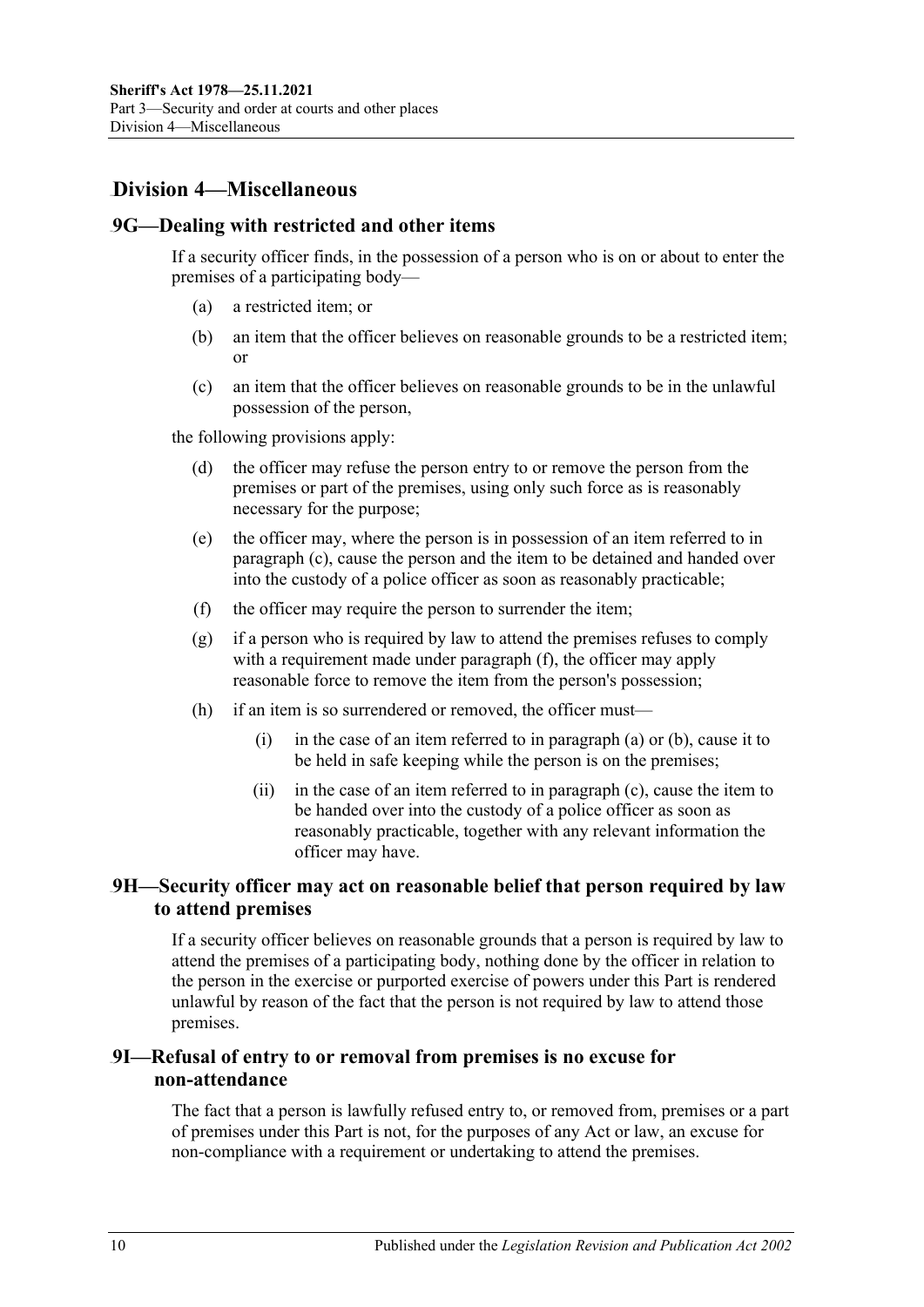## <span id="page-10-6"></span><span id="page-10-0"></span>23B**9J—Prohibition on use of spit hoods**

- (1) A security officer must not place a spit hood on the head of a person. Maximum penalty: Imprisonment for 2 years.
- (2) [Subsection](#page-10-6) (1) applies despite any other provision of this Act or any other Act or law.
- (3) In this section—

*spit hood* means a covering (however described) that is intended to be placed over a person's head to prevent the person from spitting on, or biting, another person.

# <span id="page-10-1"></span>32B**Part 4—Miscellaneous**

## <span id="page-10-2"></span>7B**10—Procedure on arrest**

Subject to any other Act, a person arrested by the sheriff, a deputy sheriff or a sheriff's officer pursuant to a process issued by a participating body, a member or officer of a participating body or a justice must be brought before the body specified in the process as soon as reasonably practicable and may be detained until that happens.

## <span id="page-10-7"></span><span id="page-10-3"></span>8B**11—Offences**

(1) A person who hinders or obstructs the sheriff, a deputy sheriff, a sheriff's officer, or a person assisting the sheriff, a deputy sheriff or a sheriff's officer in the performance or exercise of functions or powers conferred by this or any other Act (including powers conferred on a person in the capacity of security officer) is guilty of an offence.

Maximum penalty: \$2 500 or 6 months imprisonment.

- <span id="page-10-8"></span>(2) The sheriff, a deputy sheriff or a sheriff's officer, may arrest any person who commits an offence under [subsection](#page-10-7) (1).
- (3) A person arrested under [subsection](#page-10-8) (2) must be handed over into the custody of a police officer as soon as reasonably practicable and may be detained until that happens.
- (5) A person who falsely represents, by words or conduct, that he or she is the sheriff, a deputy sheriff, a sheriff's officer or a security officer, is guilty of an offence. Maximum penalty: \$2 500 or 6 months imprisonment.

## <span id="page-10-4"></span>9B**12—Immunity**

- (1) Subject to this section, civil liability for any wrongful or negligent act or omission of the sheriff, a deputy sheriff or a sheriff's officer in the course of carrying out duties assigned by or under this Act will be determined in accordance with the law of torts.
- <span id="page-10-9"></span>(2) The sheriff, a deputy sheriff or a sheriff's officer incurs no personal liability in tort for any act or omission in the course of carrying out those duties.
- (3) Any action or claim to which the sheriff, a deputy sheriff or a sheriff's officer would, but for [subsection](#page-10-9) (2), be liable lies against the Crown.

## <span id="page-10-5"></span>10B**14—Sheriff not disqualified from being justice of the peace**

The sheriff is not disqualified, by reason of the sheriff's office, from appointment as a justice of the peace.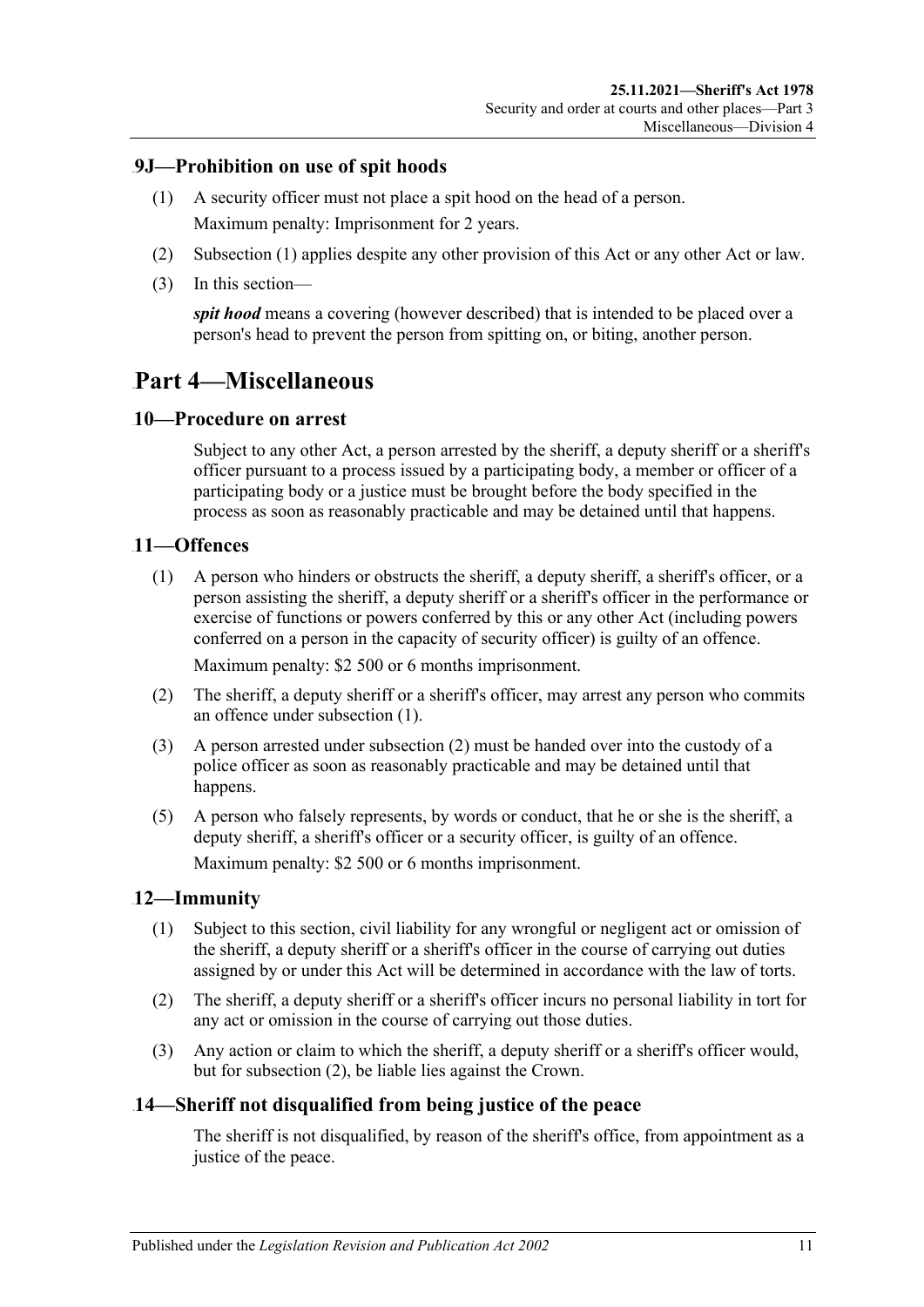#### <span id="page-11-0"></span>11B**15—No licence required for the purpose of sheriff's sales**

No licence or other authority is required under any Act by the sheriff, a deputy sheriff or a sheriff's officer for the purpose of selling real or personal property (by auction or otherwise) in pursuance of the process of a court.

#### <span id="page-11-1"></span>12B**15A—Non-derogation**

Nothing in this Act derogates from the powers of the sheriff or a participating body under any other Act or law.

## <span id="page-11-5"></span><span id="page-11-2"></span>13B**16—Regulations**

- (1) The Governor may make such regulations as are contemplated by, or necessary or expedient for the purposes of, this Act.
- (2) Subject to [subsection](#page-11-3) (3), a regulation may only be made on the recommendation of the State Courts Administration Council.
- <span id="page-11-3"></span>(3) The recommendation of the State Courts Administration Council is not required for a regulation made under [subsection](#page-11-4) (4)(b).
- <span id="page-11-4"></span>(4) Without limiting the generality of [subsection](#page-11-5) (1), the regulations may—
	- (a) regulate the performance of the duties of the sheriff; and
	- (ab) regulate the performance of the duties of security officers or otherwise regulate matters relating to security or orderly conduct at the premises of participating bodies; and
	- (ac) provide for the safe keeping of items surrendered or removed from a person's possession under this Act and for the disposal of any such items that remain unclaimed; and
	- (b) prescribe, and provide for the recovery of, fees and expenses payable to the sheriff in relation to the execution of process, the service of documents and any other duty of the sheriff under this Act or any other Act; and
	- (c) provide for the settlement of disputes as to the amount payable in any case; and
	- (d) provide for the giving of security for the payment of fees; and
	- (e) prescribe conditions on which property seized in execution may be withdrawn from sale; and
	- (f) impose fines, not exceeding \$2 500, for offences against the regulations.
- (5) Regulations made for the purposes of [subsection](#page-11-4) (4)(b) may provide for all or any of the following matters:
	- (a) specific fees;
	- (b) maximum fees;
	- (c) minimum fees;
	- (d) fees that vary according to value, time, class of matter, or on any other basis;
	- (e) fees that differ for different classes of proceedings or different classes of party;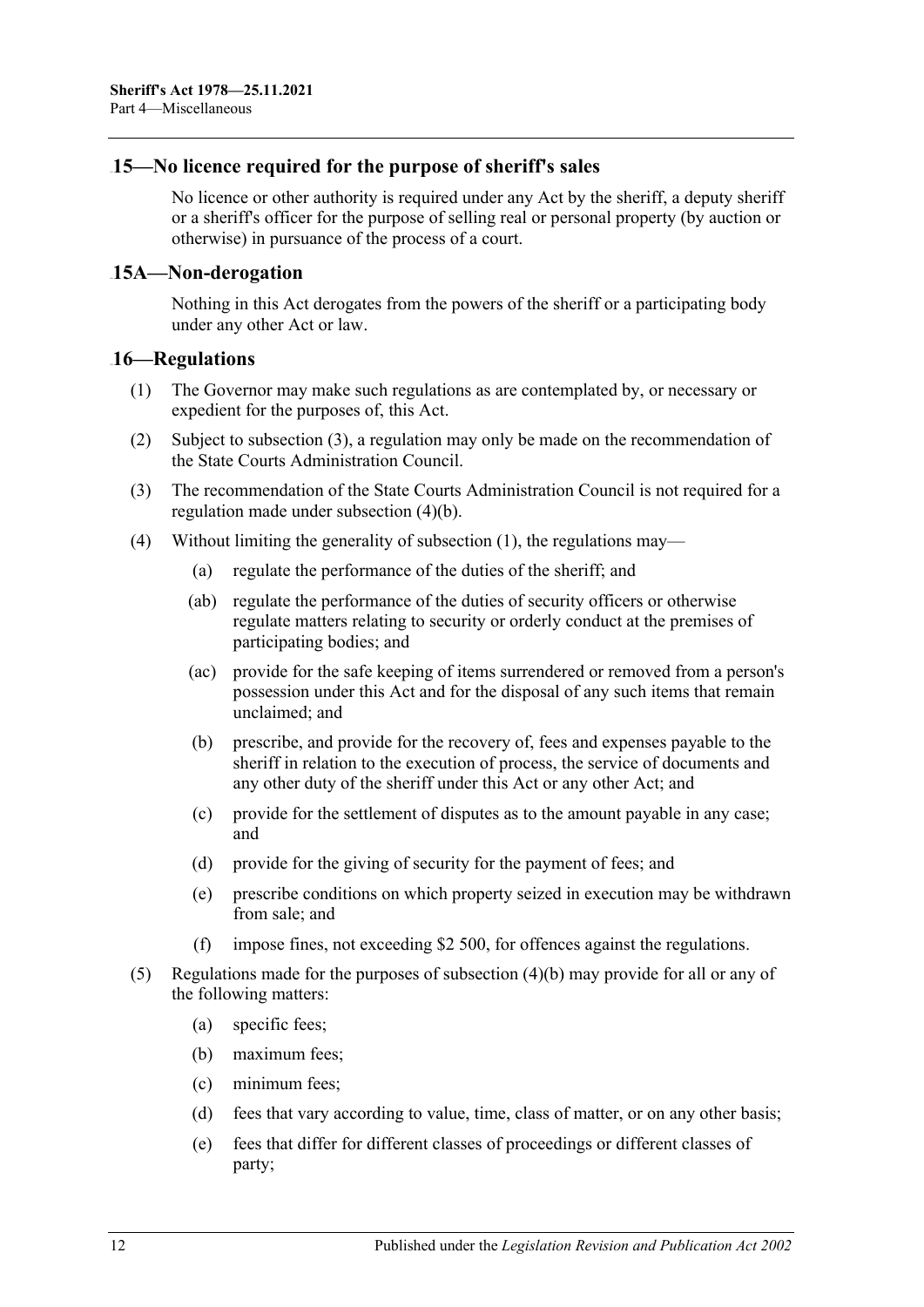- (f) the manner of payment of fees and expenses;
- (g) the time or times at which fees are to be paid,

and it is not necessary for a fee to be related to the actual administrative cost incurred.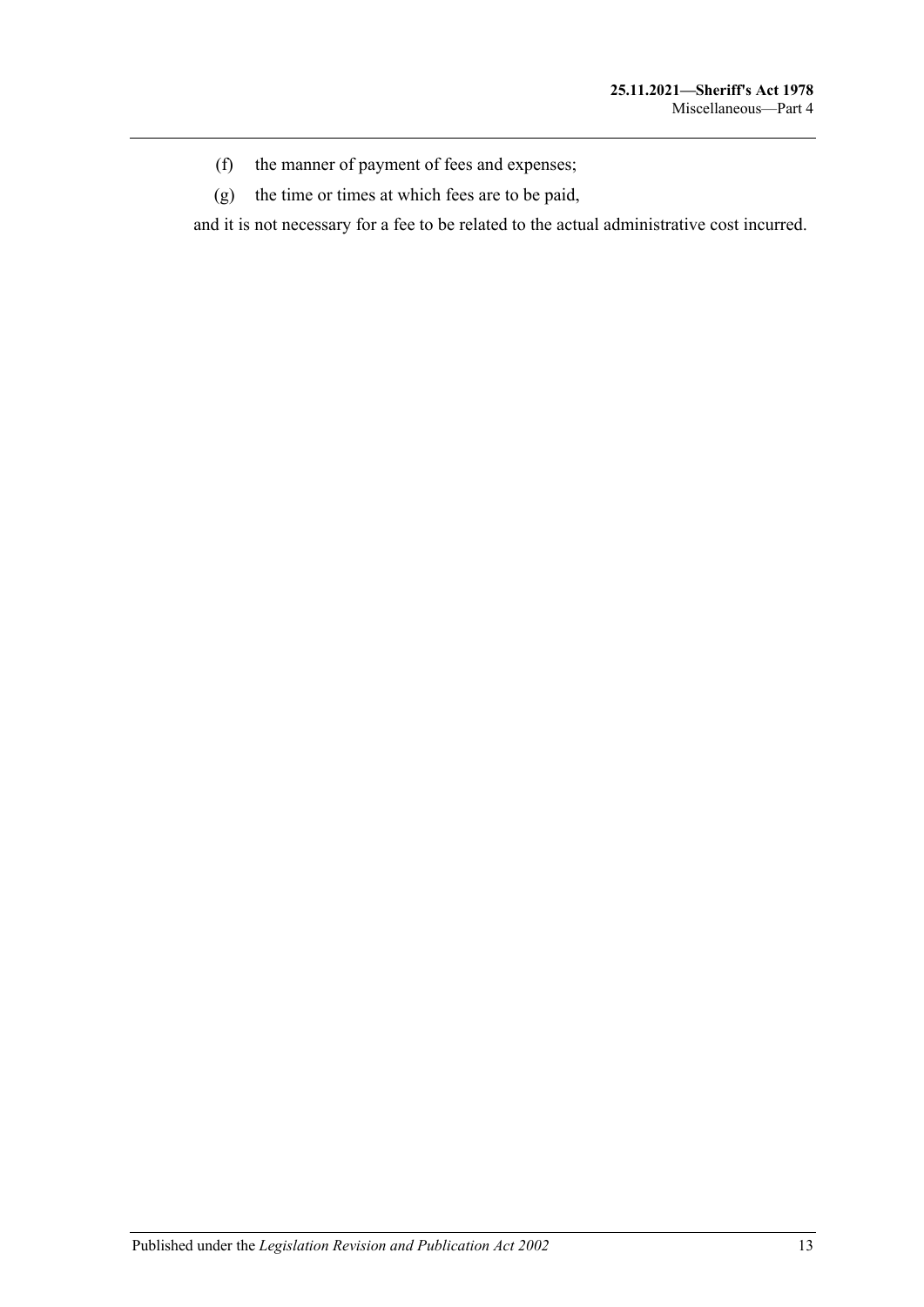# <span id="page-13-0"></span>**Legislative history**

## **Notes**

- Please note—References in the legislation to other legislation or instruments or to titles of bodies or offices are not automatically updated as part of the program for the revision and publication of legislation and therefore may be obsolete.
- Earlier versions of this Act (historical versions) are listed at the end of the legislative history.
- For further information relating to the Act and subordinate legislation made under the Act see the Index of South Australian Statutes or www.legislation.sa.gov.au.

# **Legislation amended by principal Act**

The *Sheriff's Act 1978* amended the following:

*Supreme Court Act 1935*

# **Principal Act and amendments**

New entries appear in bold.

| Year | No | Title                                                                                        | Assent     | Commencement                                                      |
|------|----|----------------------------------------------------------------------------------------------|------------|-------------------------------------------------------------------|
| 1978 | 82 | Sheriff's Act 1978                                                                           | 30.11.1978 | 6.7.1992 (Gazette 2.7.1992 p209)                                  |
| 1991 | 81 | Sheriff's Act Amendment Act 1991                                                             | 12.12.1991 | 6.7.1992 (Gazette 2.7.1992 p209)                                  |
| 1995 | 85 | <b>Statutes Amendment (Courts)</b><br>Administration Staff) Act 1995                         | 30.11.1995 | Pt 6 (ss 13 & 14)-14.12.1995 (Gazette<br>14.12.1995 p1641)        |
| 1996 | 67 | Statutes Amendment<br>(Attorney-General's Portfolio)<br>Act 1996                             | 15.8.1996  | Pt 15 (ss 27-29)-17.10.1996 (Gazette<br>$17.10.1996$ $p1361$ )    |
| 2000 | 49 | Statutes Amendment and Repeal<br>(Security and Order at Courts and<br>Other Places) Act 2000 | 20.7.2000  | Pt 2 (ss $4-16$ ) & Sch $-29.9.2000$<br>(Gazette 28.9.2000 p2221) |
| 2012 | 20 | Summary Offences (Weapons)<br>Amendment Act 2012                                             | 24.5.2012  | Sch 1 (cl 3)-15.12.2012 (Gazette<br>15.11.2012 p5009)             |
| 2015 | 46 | Firearms Act 2015                                                                            | 17.12.2015 | Sch 1 (cl 19)-1.7.2017 (Gazette<br>27.6.2017 p2619)               |
| 2017 | 50 | <b>Statutes Amendment (Court Fees)</b><br>Act 2017                                           | 28.11.2017 | Pt 4 (s 6)-5.3.2018 (Gazette 23.1.2018<br>p282)                   |
| 2019 | 21 | <b>Statutes Amendment</b><br>(Attorney-General's Portfolio)<br>(No 2) Act 2019               | 19.9.2019  | Pt 13 (s 20)—19.9.2019: s 2(1)                                    |
| 2021 | 47 | <b>Statutes Amendment (Spit Hood</b><br><b>Prohibition</b> ) Act 2021                        | 25.11.2021 | Pt 4 (s $5$ )-25.11.2021                                          |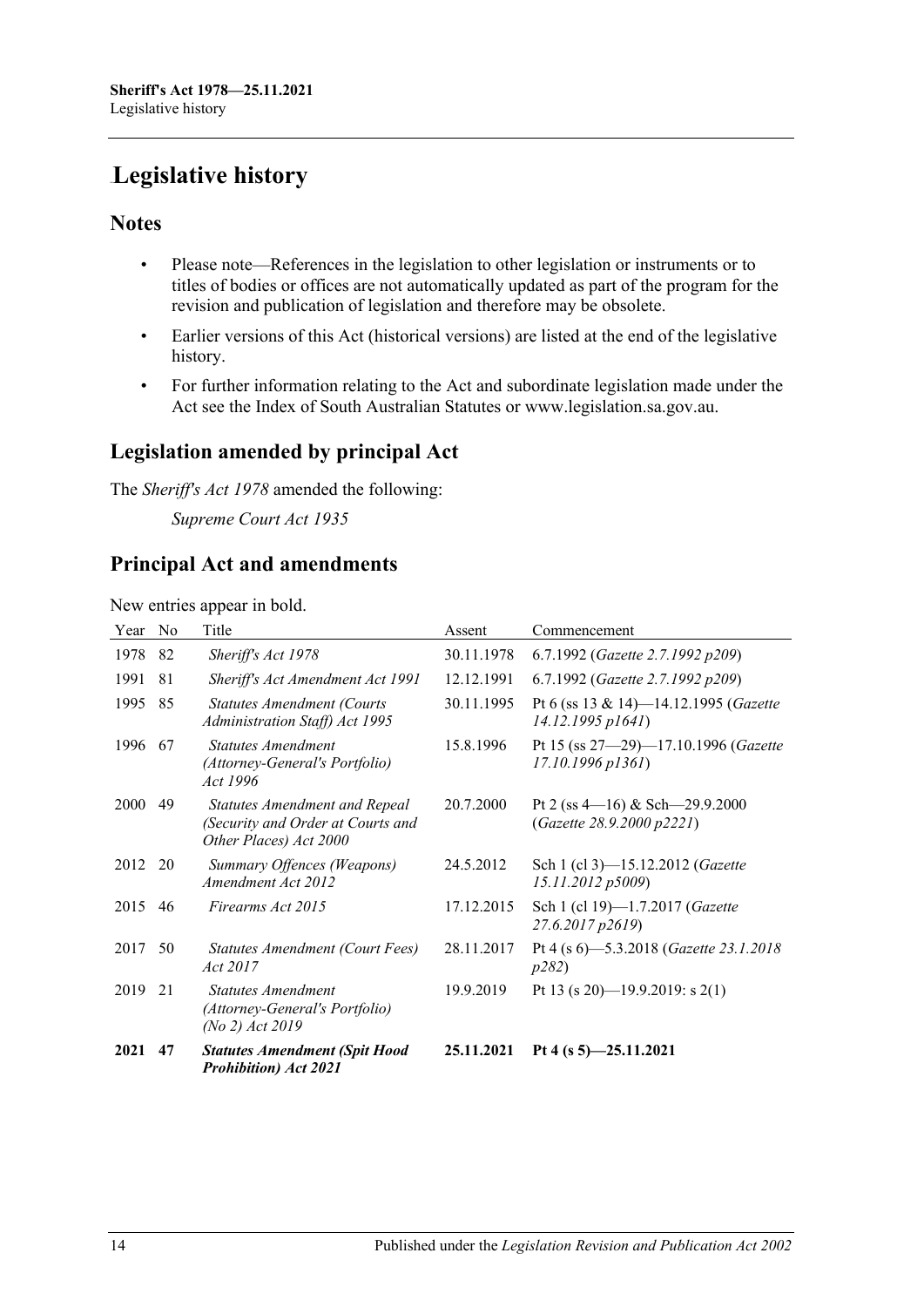# **Provisions amended**

New entries appear in bold.

Entries that relate to provisions that have been deleted appear in italics.

| Provision                           | How varied                                         | Commencement |
|-------------------------------------|----------------------------------------------------|--------------|
| Long title                          | substituted by 49/2000 s 4                         | 29.9.2000    |
| Pt1                                 | heading inserted by 49/2000 s 5                    | 29.9.2000    |
| s <sub>2</sub>                      | deleted by $49/2000 s$ 16 (Sch)                    | 29.9.2000    |
| s <sub>3</sub>                      | amended by $81/1991 s 3$                           | 6.7.1992     |
|                                     | deleted by $49/2000 s$ 16 (Sch)                    | 29.9.2000    |
| s <sub>4</sub>                      |                                                    |              |
| s(4(1))                             | s 4 redesignated as s $4(1)$ by $49/2000$ s $6(d)$ | 29.9.2000    |
| Administrator                       | inserted by $49/2000$ s $6(a)$                     | 29.9.2000    |
| court                               | substituted by $81/1991$ s $4(a)$                  | 6.7.1992     |
|                                     | amended by 67/1996 s 27                            | 17.10.1996   |
|                                     | amended by $49/2000$ s $6(b)$                      | 29.9.2000    |
| judge                               | substituted by $81/1991$ s $4(b)$                  | 6.7.1992     |
| participating body                  | inserted by $49/2000$ s $6(c)$                     | 29.9.2000    |
| premises of a<br>participating body | inserted by $49/2000$ s $6(c)$                     | 29.9.2000    |
|                                     | substituted by 21/2019 s 20                        | 19.9.2019    |
| principal officer                   | inserted by $49/2000$ s $6(c)$                     | 29.9.2000    |
| proceedings                         | inserted by $49/2000$ s $6(c)$                     | 29.9.2000    |
| restricted item                     | inserted by $49/2000$ s $6(c)$                     | 29.9.2000    |
|                                     | amended by 20/2012 Sch 1 cl 3                      | 15.12.2012   |
|                                     | amended by 46/2015 Sch 1 cl 19                     | 1.7.2017     |
| security officer                    | inserted by $49/2000$ s $6(c)$                     | 29.9.2000    |
| s(4(2)                              | inserted by $49/2000$ s $6(d)$                     | 29.9.2000    |
| Pt 2                                | heading inserted by 49/2000 s 7                    | 29.9.2000    |
| s <sub>5</sub>                      | substituted by 81/1991 s 5                         | 6.7.1992     |
| $s\ 5(3)$                           | amended by 85/1995 s 13                            | 14.12.1995   |
| s <sub>6</sub>                      | substituted by 81/1991 s 5                         | 6.7.1992     |
| s(6(1))                             | amended by 85/1995 s 14(a)                         | 14.12.1995   |
| s(6(2))                             | amended by 85/1995 s 14(b)                         | 14.12.1995   |
| s 6(4)                              | amended by 49/2000 s 8                             | 29.9.2000    |
| s <sub>7</sub>                      |                                                    |              |
| s $7(1)$ and $(3)$                  | amended by 49/2000 s 16 (Sch)                      | 29.9.2000    |
| s <sub>8</sub>                      | amended by 81/1991 s 6                             | 6.7.1992     |
|                                     | amended by 49/2000 s 16 (Sch)                      | 29.9.2000    |
| s 9                                 |                                                    |              |
| $s \, 9(1)$                         | amended by 49/2000 ss 9, 16 (Sch)                  | 29.9.2000    |
| $s \, 9(2)$                         | amended by 49/2000 s 16 (Sch)                      | 29.9.2000    |
| Pt 3                                | inserted by 49/2000 s 10                           | 29.9.2000    |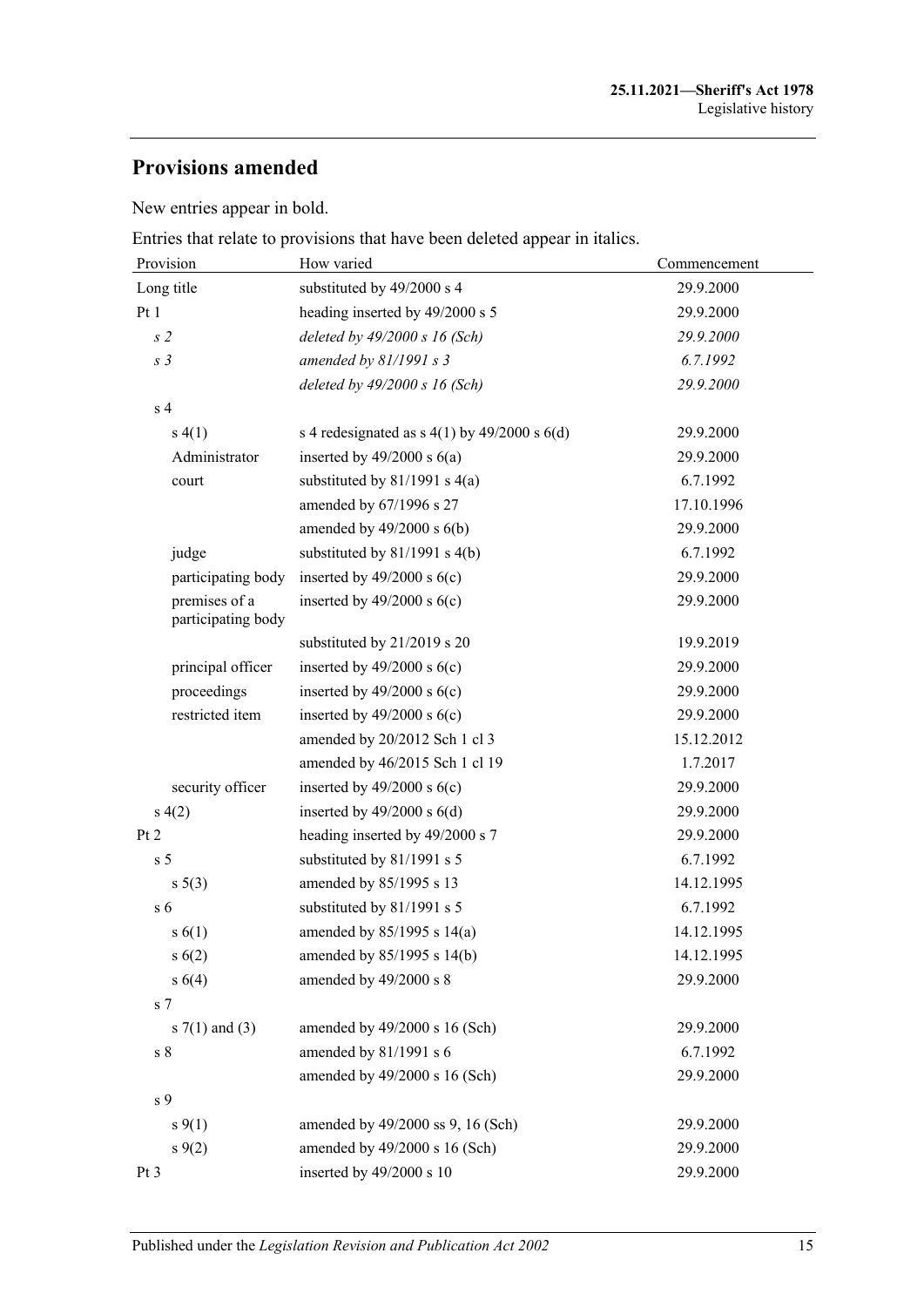| s <sub>9J</sub> | inserted by 47/2021 s 5                               | 25.11.2021 |
|-----------------|-------------------------------------------------------|------------|
| Pt 4            | heading inserted by 49/2000 s 11                      | 29.9.2000  |
| s 10            | substituted by 81/1991 s 7                            | 6.7.1992   |
|                 | substituted by 49/2000 s 12                           | 29.9.2000  |
| s 11            |                                                       |            |
| s 11(1)         | amended by $67/1996$ s $28(a)$ , (b)                  | 17.10.1996 |
|                 | substituted by $49/2000$ s $13(a)$                    | 29.9.2000  |
| s 11(2)         | amended by 49/2000 s 16 (Sch)                         | 29.9.2000  |
| s 11(3)         | substituted by $49/2000$ s $13(b)$                    | 29.9.2000  |
| $s \Pi(4)$      | deleted by $49/2000 s 13(c)$                          | 29.9.2000  |
| s 11(5)         | inserted by $67/1996$ s $28(c)$                       | 17.10.1996 |
|                 | substituted by $49/2000$ s $13(d)$                    | 29.9.2000  |
| s 12            |                                                       |            |
| s 12(1)         | amended by 81/1991 s 8                                | 6.7.1992   |
|                 | amended by 49/2000 s 16 (Sch)                         | 29.9.2000  |
| s 12(2)         | amended by 81/1991 s 8                                | 6.7.1992   |
| s 12(3)         | amended by 81/1991 s 8                                | 6.7.1992   |
|                 | amended by 49/2000 s 16 (Sch)                         | 29.9.2000  |
| s <sub>13</sub> | deleted by $49/2000 s 16$ (Sch)                       | 29.9.2000  |
| s 14            | amended by 49/2000 s 16 (Sch)                         | 29.9.2000  |
| s 15A           | inserted by 49/2000 s 14                              | 29.9.2000  |
| s 16            |                                                       |            |
| s $16(1)$ —(3)  | inserted by $49/2000$ s $15(d)$                       | 29.9.2000  |
| s 16(4)         | s 16 amended by 67/1996 s 29                          | 17.10.1996 |
|                 | s 16 amended by 49/2000 ss 15(a)—(c), 16<br>(Sch)     | 29.9.2000  |
|                 | s 16 redesignated as s $16(4)$ by $49/2000$ s $15(d)$ | 29.9.2000  |
| s16(5)          | inserted by 50/2017 s 6                               | 5.3.2018   |

# **Transitional etc provisions associated with Act or amendments**

## *Statutes Amendment (Courts Administration Staff) Act 1995*

# **20—Transitional provision**

(1) An appointment to a non-judicial office or position made or purportedly made before the commencement of this Act in accordance with an Act that is amended by this Act will be taken to have been duly made under the statutory provisions that, as amended by this Act, provide for the making of such an appointment as if this Act had been enacted and in force at the relevant time.